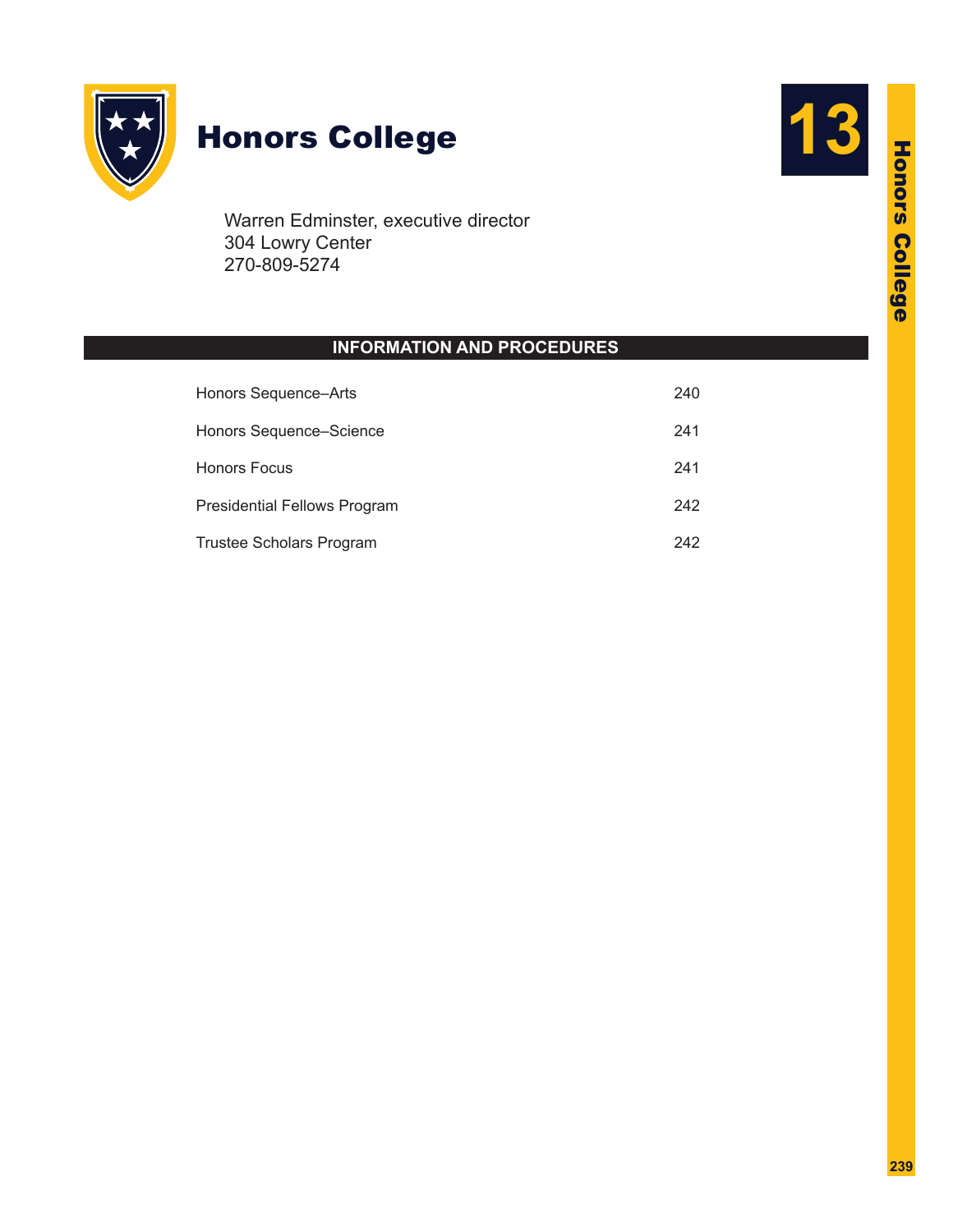# Honors College

The Honors College offers a unique educational experience designed to teach students how to learn, how to think critically and creatively, and how to communicate effectively. Students with evidence of high achievement may qualify for the Murray State Honors College. This program has been designed to provide future social and professional leaders with exceptional thinking and communication skills, an appropriate breadth and depth of knowledge, and a sense of cultural and social responsibility.

Entering freshmen with an ACT composite score of 28 or above and exceptional high school records are invited to apply for admission to the Honors College. Acceptance is based on such factors as standardized test scores, grade point average, and evidence of creative and leadership abilities as displayed in extracurricular interests and activities.

Accepted students must participate in at least one Honors Seminar a semester until the sequence is complete unless arrangements are made with the director of the Honors College. In order to receive an Honors Diploma, an honors student must complete the Honors Sequence described below, fulfill the required competencies, maintain a 3.2 grade point average, and satisfy all Murray State graduation requirements including the completion of an area or a major and minor. In the programs they choose, honors students will be expected to select the more challenging courses offered.

The Honors College encourages intellectual exchange among students, professors, and visiting scholars. Ample opportunity is provided for dialogue.

The hallmarks of the Honors College are small class size and the resulting individual attention available to its students. Professors and guest lecturers are readily available to all students in developing a full understanding of the course materials. The faculty are selected partly on the basis of their commitment to fostering productive, interactive intellectual contact with students.

Only students admitted to the Honors College may enroll in HON prefix courses, including ENG 150 Honors English.

#### **Honors Diploma Curricula**

#### **Honors Sequence - Arts**

**Bachelor of Arts (B.A.) Bachelor of Arts in Business (B.A.B.) Bachelor of Fine Arts (B.F.A.) Bachelor of Music (B.M.)**

|  | HON $100T$ Transitions <sup>1</sup>                 |
|--|-----------------------------------------------------|
|  | ENG 150 Honors Rhetoric, Composition and Research   |
|  | HON 251 Honors Seminar in Literature and Philosophy |

#### Two of the following<sup>2</sup>:

|  | HON 109 Interdisciplinary Humanities and Fine Arts     |
|--|--------------------------------------------------------|
|  | HON 161 Honors Seminar in Visual Arts                  |
|  | HON 162 Honors Seminar in Music                        |
|  | HON 163 Honors Seminar in Theatre                      |
|  | HON 164 Honors Seminar in Fine Arts and Culture Abroad |
|  | HON 165 Honors Seminar in Communication                |

#### *One of the following:*

HON 201 Honors Seminar in World History I

HON 202 Honors Seminar in World History II

#### *One of the following:*

HON 261 Honors Seminar in Science

HON 262 Honors Seminar in Mathematics

*Three of the following:*

- HON 133 Honors Seminar in Sociology
- HON 140 Honors Seminar in American National Government
- HON 150 Honors Seminar in Archaeology
- HON 180 Honors Seminar in Psychology
- HON 201 Honors Seminar in World History I<sup>3</sup>
- *or*
- HON 202 Honors Seminar in World History II<sup>3</sup> HON 203 Honors Seminar in American History
- HON 232 Honors Seminar in Economics
- 
- HON 212 Honors Seminar in Ethics  *or*
- HON 252 Honors Seminar in Literature and Philosophy II
- HON 270 Honors Seminar in International Relations
- *or*
	- HON 272 Honors Seminar in Comparative Politics
	- HON 290 Honors Seminar in Service and the Nonprofit Sector

#### *One of the following:*

- HON 437 Senior Honors Thesis
- HON 440 Honors Professional Engagement Project
- HON 444 Honors Internship Research and Analysis

<sup>1</sup>HON 100T is only required for undeclared incoming honors students.

2 HON 165 is required for business, education, or nursing majors.

Choose whichever was not taken previously.

#### **Additional Honors Diploma Requirements**

**Competency in Mathematics** - The student must complete three hours of mathematics chosen from the University Studies mathematics category (not including HON 262) at STA 135 or MAT 140 or higher. This course can serve as the prerequisite for HON 262.

**Competency in Science** - The student must complete one lab science chosen from the University Studies science category. This course can serve as the prerequisite for HON 261.

**Competency in Modern Language** - **12-hour sequence** (excluding 105) **in one modern language culminating no lower than a 202-level course**—Example: SPA 101, SPA 102, SPA 201, SPA 202. International students who are non-native English speakers may substitute 12 hours of English literature, linguistics, or writing classes (excluding ENG 105/150) for the modern language requirement by permission of the Honors Executive Director.

**Study Abroad** - Students must participate in a year, semester, or summer study abroad program (9 day minimum). Courses taken abroad may be used towards the Honors Sequence, modern language competency, major, or minor. International students may substitute a Study USA experience of at least nine days for the study abroad requirement by permission of the Honors Executive Director.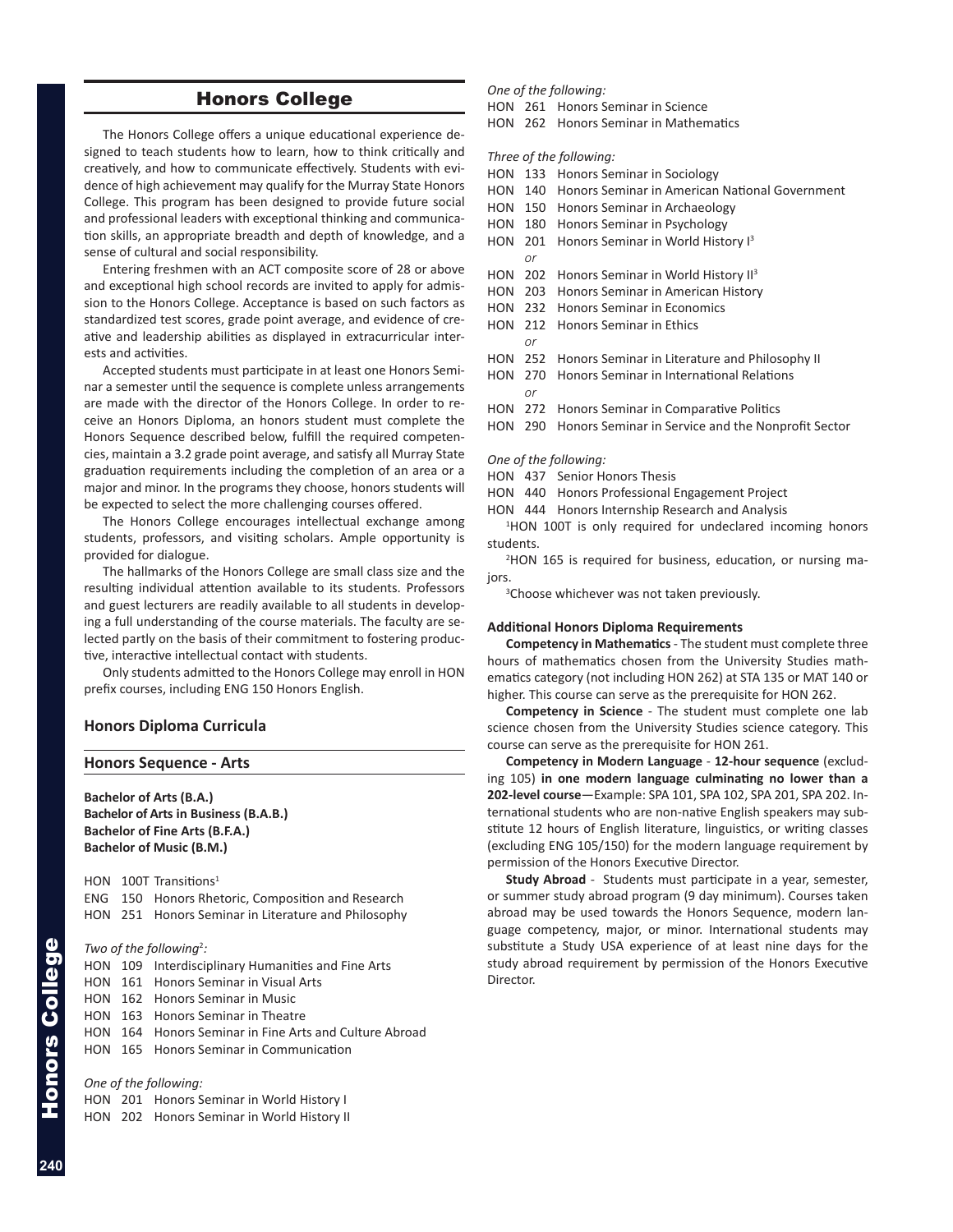#### **Honors Sequence - Science**

**Bachelor of Science (B.S.) Bachelor of Science in Agriculture (B.S.A.) Bachelor of Science in Business (B.S.B.) Bachelor of Science in Engineering (B.S.E.) Bachelor of Integrated Studies (B.I.S) Bachelor of Science in Nursing (B.S.N.) Bachelor of Social Work (B.S.W.)**

HON 100T Transitions<sup>1</sup>

ENG 150 Honors Rhetoric, Composition and Research HON 251 Honors Seminar in Literature and Philosophy

#### Two of the following<sup>2</sup>:

HON 109 Interdisciplinary Humanities and Fine Arts HON 161 Honors Seminar in Visual Arts HON 162 Honors Seminar in Music HON 163 Honors Seminar in Theatre

HON 164 Honors Seminar in Fine Arts and Culture Abroad

HON 165 Honors Seminar in Communication

#### *One of the following:*

HON 201 Honors Seminar in World History I

HON 202 Honors Seminar in World History II

*One of the following:*

HON 212 Honors Seminar in Ethics HON 252 Honors Seminar in Literature and Philosophy II

#### *Two of the following:*

HON 133 Honors Seminar in Sociology HON 140 Honors Seminar in American National Government HON 150 Honors Seminar in Archaeology HON 180 Honors Seminar in Psychology HON 201 Honors Seminar in World History I<sup>3</sup>  *or* HON 202 Honors Seminar in World History II<sup>3</sup> HON 203 Honors Seminar in American History HON 232 Honors Seminar in Economics HON 270 Honors Seminar in International Relations  *or* HON 272 Honors Seminar in Comparative Politics HON 290 Honors Seminar in Service and the Nonprofit Sector

*One of the following:*

- HON 437 Senior Honors Thesis
- HON 440 Honors Professional Engagement Project
- HON 444 Honors Internship Research and Analysis

<sup>1</sup>HON 100T is only required for undeclared incoming honors students.

2 HON 165 is required for business, education, or nursing majors.

<sup>3</sup>Choose whichever was not taken previously.

#### **Additional Honors Diploma Requirements**

**Competency in Mathematics** - The student must complete three hours of mathematics chosen from the University Studies mathematics category (not including HON 262) at STA 135 or MAT 140 or higher.

**Competency in Science** - The student must complete one lab science chosen from the University Studies science category.

**Competency in Modern Language** - **6-hour sequence** (excluding 105) **in one modern language culminating no lower than a 102-lev-** **el course**—Example: SPA 101, SPA 102. International students who are non-native English speakers may substitute six hours of English literature, linguistics, or writing classes (excluding ENG 105/150) for the modern language requirement by permission of the Honors Executive Director.

**Additional Hours of University Studies Science, Math, or Language** - Nine hours in addition to the competency courses mentioned above; students should consult their major advisors in deciding which courses to take, as specific courses are often needed to fulfill general education requirements for some majors. Either **HON 261** or **HON 262** may be taken for three of these hours.

**Study Abroad** - Students must participate in a year, semester, or summer study abroad program (9 day minimum). Courses taken abroad may be used towards the Honors Sequence, modern language competency, major, or minor. International students may substitute a Study USA experience of at least nine days for the study abroad requirement by permission of the Honors Executive Director.

### **Honors Focus**

Students who complete the following requirements but who are unable to finish the complete Honors Sequence for the Honors Diploma will receive their Bachelor's Degree with an Honors Focus. Unlike Honors Diploma graduates, *students receiving credit for the Honors Focus must satisfy the appropriate University Studies curriculum for their major*. Students must graduate with a 3.2 GPA to receive the Honors Focus.

**Take six of the following seminars while at Murray State. At least three of these seminars must be at the 200-level. Only one of these seminar credits can be a substitution from another institution. ENG 150 may be substituted for one of the Honors seminars by permission of the director.**

HON 133 Honors Seminar in Sociology HON 140 Honors Seminar in American National Government HON 150 Honors Seminar in Archaeology HON 161 Honors Seminar in Visual Arts HON 162 Honors Seminar in Music HON 163 Honors Seminar in Theatre HON 164 Honors Seminar in Fine Arts and Culture Abroad HON 165 Honors Seminar in Communication HON 180 Honors Seminar in Psychology HON 201 Honors Seminar in World History I HON 202 Honors Seminar in World History II HON 203 Honors Seminar in American History HON 212 Honors Seminar in Ethics HON 232 Honors Seminar in Economics HON 251 Honors Seminar in Literature and Philosophy I HON 252 Honors Seminar in Literature and Philosophy II HON 261 Honors Seminar in Science HON 262 Honors Seminar in Mathematics HON 270 Honors Seminar in International Relations HON 272 Honors Seminar in Comparative Politics HON 290 Honors Seminar in Service and the Nonprofit Sector

## *and complete two of the following requirements*

Complete a 102, 201, or 202 foreign language class. Note: 101 course in the same language is a prerequisite for the 102 course, but the student may place out or test out of these prior credits with sufficient prior instruction. International students who are non-native English speakers may substitute six hours of English literature, linguistics, or writing classes (excluding ENG 105/150) for the foreign language requirement by permission of the Honors Director.